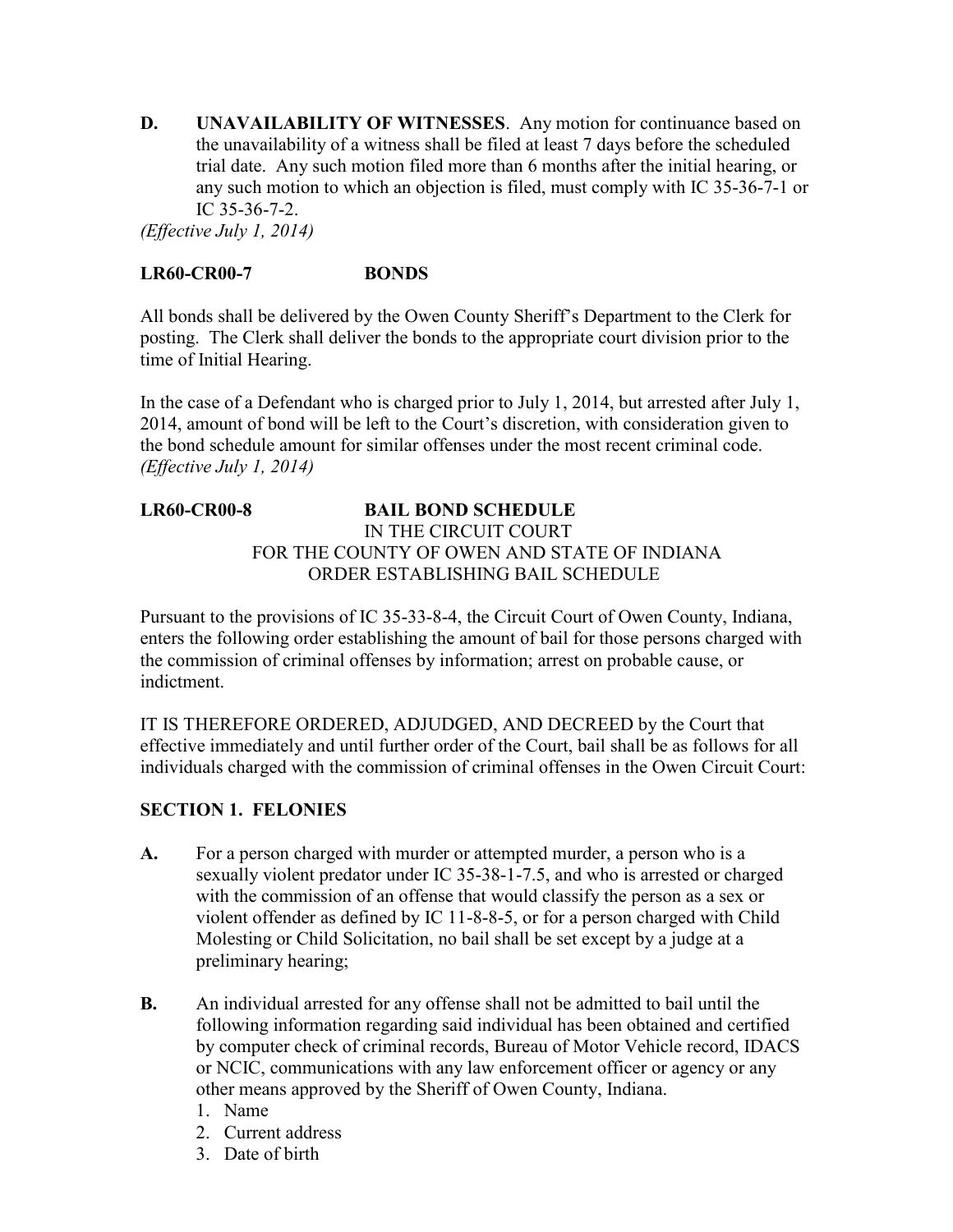- 4. Identification (i.e. Social Security # or BMV #)
- 5. Whether there are any outstanding warrants for the arrest of said individual.
- 6. The criminal record, if any, of the individual arrested.
- **C.** For a person charged with being a habitual offender; non-bondable until they appear for initial hearing;
- **D.** For any Level 1 and 2 offense; bail shall be \$100,000.00 cash or surety;
- **E.** For any Level 3 and 4 offense; for in state defendants, bail shall be \$30,000.00 cash or surety and out of state defendants, bail shall be \$60,000.00 cash or surety;
- **F.** For any Level 5 offense; in state defendants, bail shall be \$20,000.00 cash or surety and out of state defendants, bail shall be \$40,000.00 cash or surety;
- **G.** For any Level 6 offense; bail shall be \$7,500.00 cash, surety or 10% cash alternative.

# **SECTION II. MISDEMEANORS**

- **A.** Any person arrested for a B and C misdemeanor offense other than battery, disorderly conduct, invasion of privacy, possession of a handgun without a license, operating a vehicle while intoxicated operating with either a .08 or .15 ACE, shall be released from jail to appear in court on that person's own recognizance, subject to the following conditions:
	- 1. At the time such a person is released on recognizance, the person shall be required to furnish a present residential and mailing address, telephone number, social security number, and employer's name and address. The identifying data of any full-time or part-time student shall include a student's permanent address and telephone number as well as the student's local address and telephone number.
	- 2. If the person arrested is under 21 years of age, the information shall also include parents' names, addresses, and telephone numbers.
	- 3. If the person agrees to provide the data required in Section II, A(1), but is unable to provide a social security number, driver's license, photo identification card, or employer information, the person may be released to the custody of a resident of Owen County over 18 years of age who can provide such data on themselves.
	- 4. Upon refusal to provide the information required under this Section, the person shall be held until brought before a judge.
- **B.** A person charged with B or C misdemeanor, shall not be released on recognizance if the person:
	- 1. Has any conviction within the last 5 years;
	- 2. Has failed to appear in any court within the last 5 years;
	- 3. Has pending criminal charges; or
	- 4. Is on probation or parole at the time of arrest.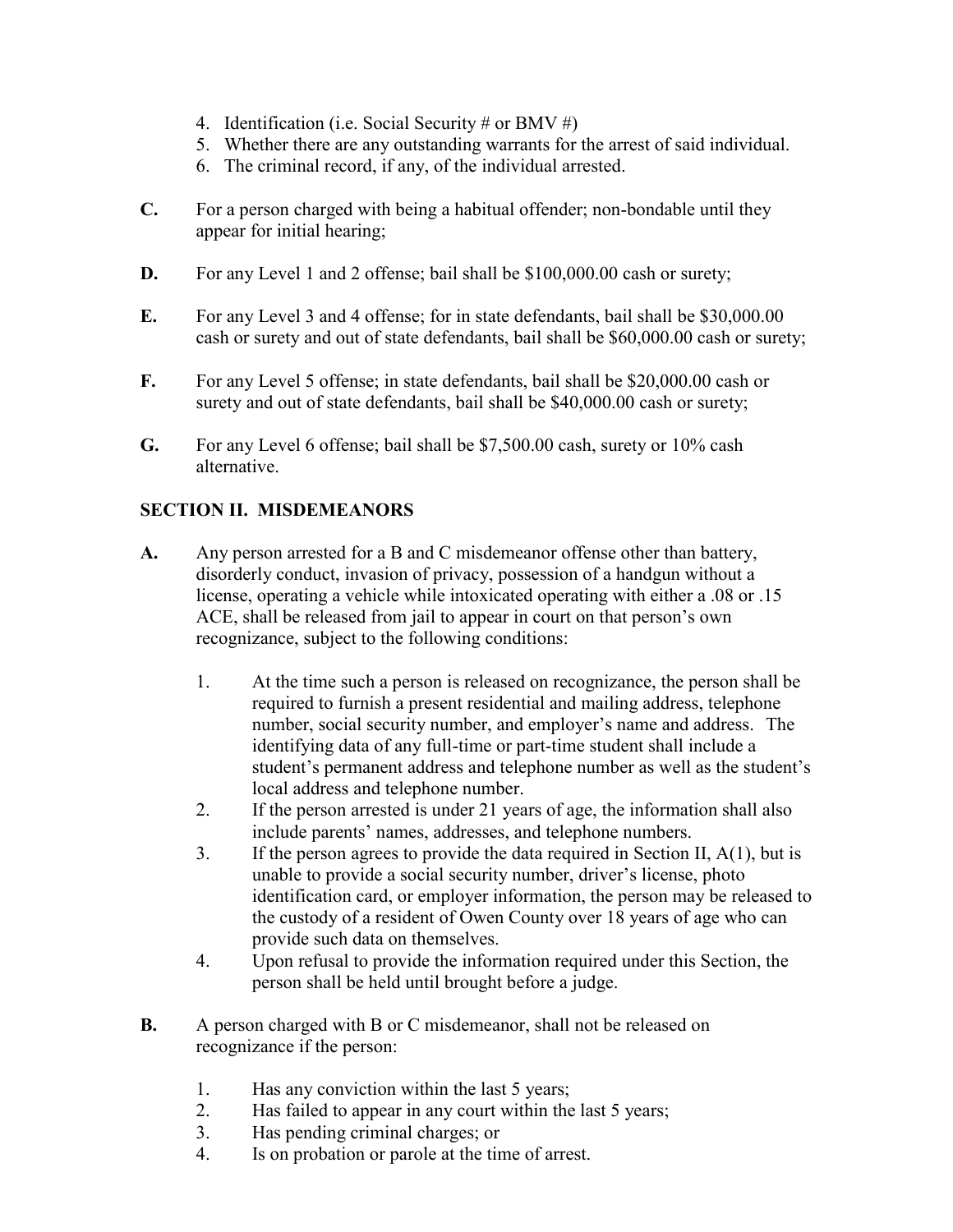- **C.** If the provisions of this Section do not authorize the release of the person on recognizance, bail shall be as follows:
	- 1. For any Class A misdemeanor, bail shall be \$5,000.00 cash, surety or 10% percent cash alternative;
	- 2. For any Class B misdemeanor, bail shall be \$3,500.00 cash, surety or 10% cash alternative;
	- 3. For any Class C misdemeanor, bail shall be \$2,500.00 cash, surety or 10% cash alternative.

## **SECTION III. MISCELLANEOUS PROVISIONS**

## **A. PROMISE TO APPEAR.**

- 1. Any person, whether released on recognizance or bail for a misdemeanor or felony offense, shall be required to execute a written Promise to Appear in the appropriate court at the designated date and time. The Promise to Appear form shall be immediately forwarded to Circuit 1 by the Sheriff.
- **B. INTOXICATION.** No person shall be released by the Sheriff of Owen County, regardless of the provisions of this Order, unless such person clearly manifests a state of sobriety at the time the provisions of this Order would otherwise permit release.
	- 1. The Sheriff shall hold in custody any person who is under the influence of alcohol or controlled substances until such time it is determined, at the Sheriff's discretion, that the individual may be safely released without danger to self or others.
	- 2. When information is available concerning the blood-alcohol content of an intoxicated person due to the administration of blood tests, breath tests, or other chemical tests, no intoxicated person shall be released by the Sheriff except as provided by IC 35-33-1-6.
	- 3. When no information is available concerning the blood-alcohol content of a person charged with operating while intoxicated, such person shall not be released for a period of 24 hours, unless ordered by a judge.
	- 4. When no information is available concerning the blood-alcohol content of a person charged with public intoxication, such person shall not be released for a period of 4 hours, unless ordered by a judge.
- **C. BATTERY**. A person arrested on a charge involving battery or domestic battery, shall not be released until 24 hours have elapsed, unless ordered by a judge. The person may then post bail:
	- 1. Pursuant to other sections of this Bail Order; and
	- 2. If the person agrees in writing to initiate no contact with the victim.

Upon refusal to sign a No Contact Agreement, the person shall be held without bail until brought before a judge.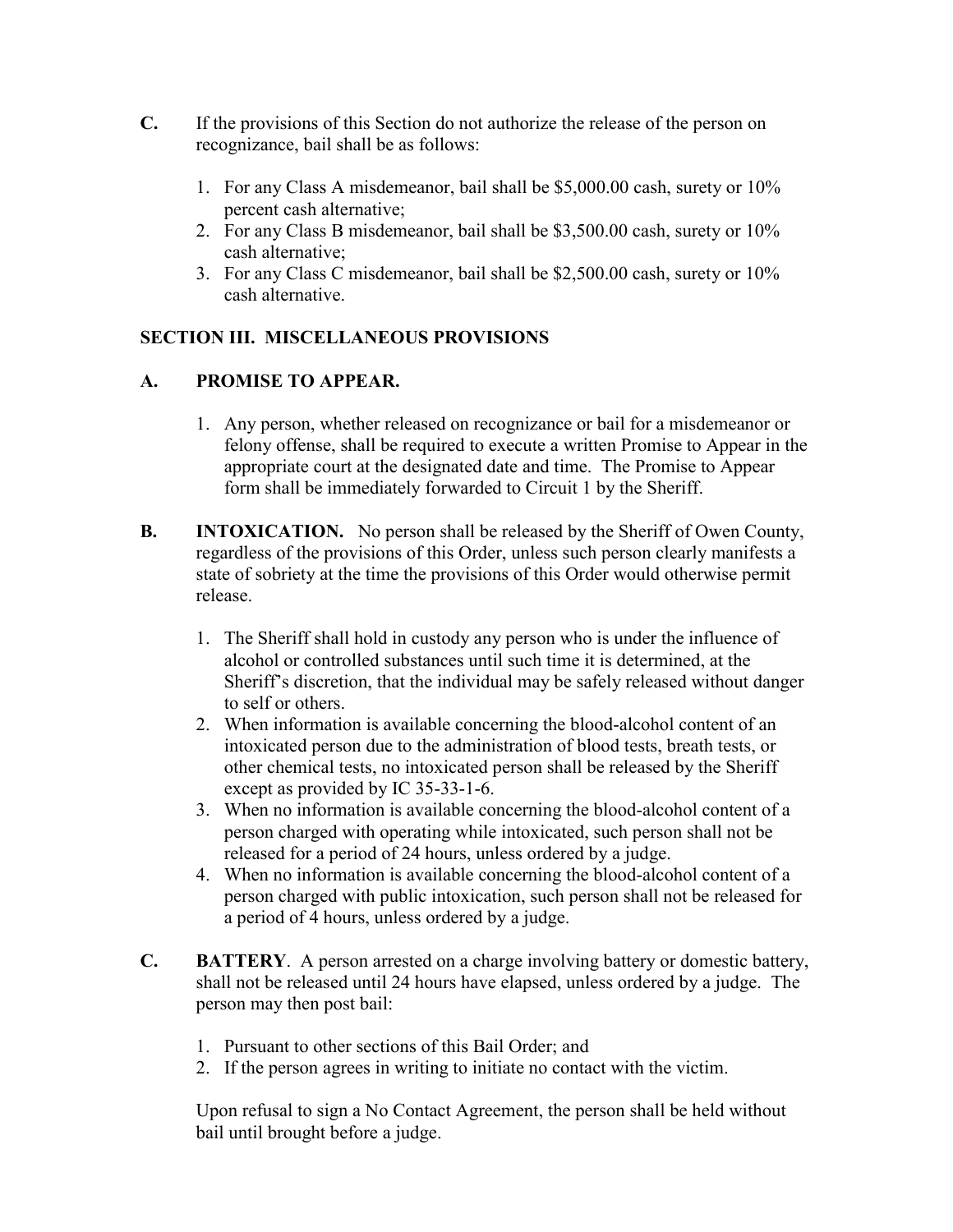- **D. EXTRADITION**. Any person extradited to Owen County shall be held without bail until brought before a judge.
- **E. OVERWEIGHT TRUCKING VIOLATIONS**. The bail schedule as set out in this Order shall not apply to trucking violations. Bail for such offenses shall be determined pursuant to the provisions of IC 9-20-18-1, et seq.
- **F. COMBINATION OF CHARGES.** If a person is charged with the commission of more than one offense arising out of a single incident, whether the offenses are felonies or misdemeanors, bail shall be in one amount for all charges, and shall be in the amount established for the most serious offense charged.
- **G. DOUBLE BOND.** The specified surety bond for felonies or misdemeanors shall be doubled in the event the person has a pending case, has been convicted of a felony within the last 5 years, or is a habitual vehicle substance offender.
- **H. CASH BOND.** After normal business hours the Sheriff shall accept a bond made in cash or by certified check and shall issue a receipt. A cash bond must be posted in the name of the Defendant. Thereafter, as soon as is practicable, the Sheriff shall deposit the cash or certified check with the Owen County Clerk.

## **I. TEN PERCENT CASH BOND.**

1. Any individual charged with a misdemeanor may post a 10% cash bond without prior approval of the Court provided that the defendant and the person posting said bond execute a Personal Appearance Bond with Ten Percent Cash Deposit form as specified by this Court.

2. No individual charged with a felony, except for a level 6 felony, may post a 10% cash bond unless the Court first approves the posting of such a bond. In the event that the Court approves such a bond, the defendant and the person posting the bond shall execute a Personal Appearance Bond with Ten Percent Cash Deposit form as specified by this Court.

3. When a defendant and the person posting the bond have executed the Personal Appearance Bond With Ten Percent Cash Deposit form, the said form shall be delivered to the Clerk of this Court with the amount of the bond. When the conditions of the bond have been performed and when so Ordered by this Court, the Clerk of this Court shall retain ten percent (10%) of the deposit for administrative fees (which shall not exceed \$50.00), shall deduct the amount of any judgment for fines, Court costs, restitution, public defender fees or probation users fees and apply the same to the payment of said judgments and shall return the balance remaining, to the defendant or person who posted said bond.

#### **J. ALL BONDS.**

All bonds will be reviewed by this Court at the first Court appearance of the defendant.